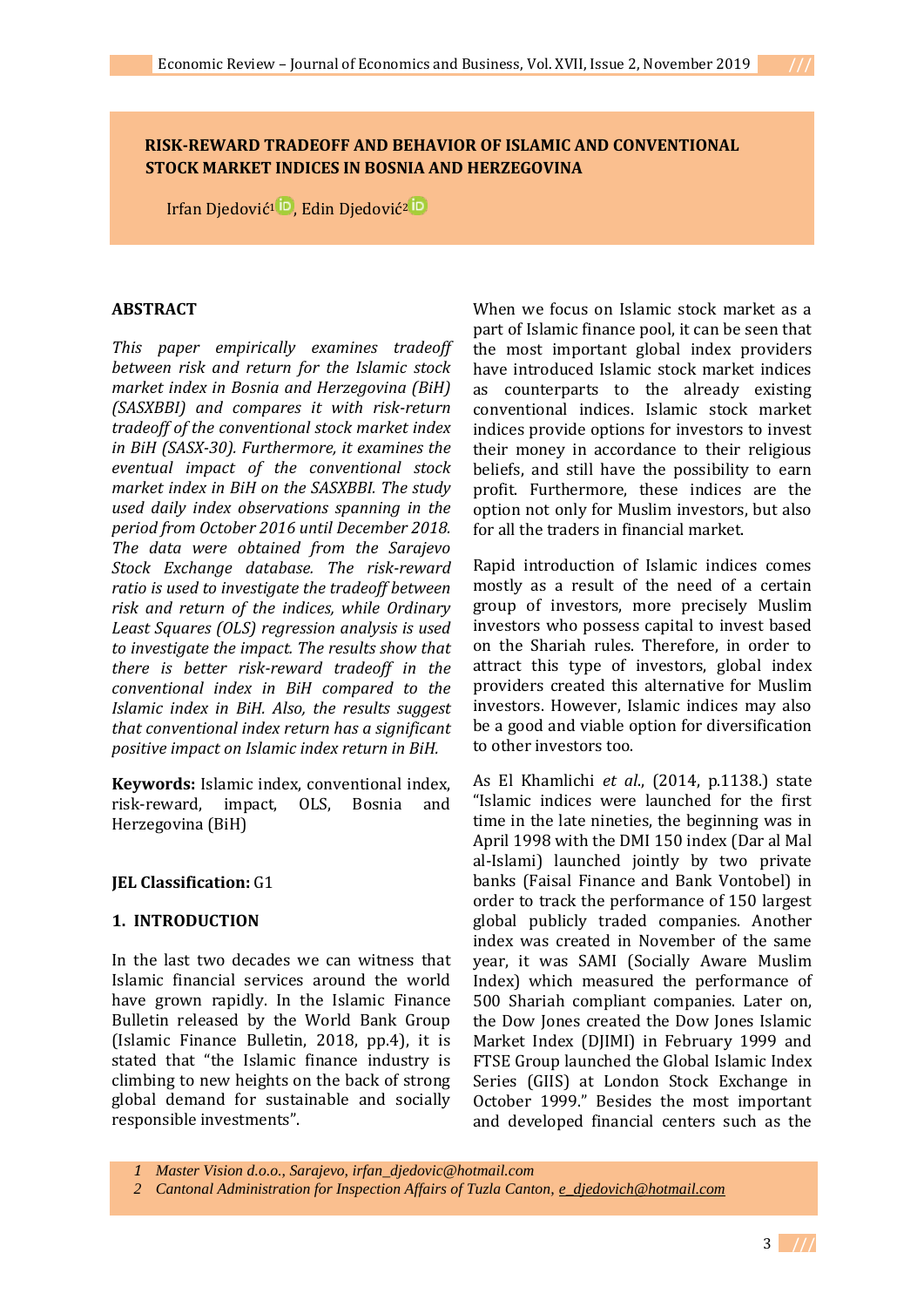USA, the UK, Hong Kong, Japan, Germany, *etc*., we are witnessing the existence of Islamic indices in many developing countries including Turkey, Indonesia, Malaysia, Saudi Arabia, Kuwait, etc.

As Al-Khazali *et al*. (2013) state, the demand for Islamic financial instruments is growing at a fast pace and many individual and institutional investors, mainly from Islamic countries, seek to invest only in stocks that are compliant with Islamic laws. Based on this fact, in October 2016 the SASXBBI was introduced in Bosnia and Herzegovina (BiH). The index was introduced in cooperation between Bosna Bank International joint stock company and the Sarajevo Stock Exchange. It was introduced based on the need of Muslim investors from BiH as well as from abroad to have the opportunity to invest in accordance to their religious beliefs, as well as to be able to attract capital from other countries.

However, academic research regarding Islamic stock indices are still developing. This situation can be explained, as Fowler and Hope (2007) state, by short histories of Islamic indices and by some methodological difficulties due to differences in size and industry-weighting. As Abdalla (2012) states, "in finance theory, it is generally accepted that the expected return of the market is positively and proportionally related to the conditional volatility, meaning that if there are expectations of higher levels of risk associated with a particular investment, then greater returns are required as compensation for that higher expected risk." While there is much literature on the dynamic relationship between risk and returns of conventional stock markets (Abdalla, 2012), there is a lack of similar studies for Islamic stock markets. Thus, one of the contributions of this paper is to provide empirical evidence on this relationship in BiH.

Seen from investors' perspective, the easiest way for them to make a well diversified portfolio is to invest in various indices. Therefore, the introduction of Islamic indices can help them in making a better diversified portfolio by including these indices in addition to the conventional ones. This is because Islamic indices in general have lower risks and are more transparent. However, as Bauer *et al*.

(2005, pp. 33-48) state, "financial philosophy however casts doubt on the ability of Islamic indices to perform as well as the conventional ones due to the smaller size of the investment pools relative to the conventional asset markets. Given its lower diversification potential as well as the higher costs of Islamic compliant portfolio selection, one may suggest that these investments would underperform the conventional ones."

Therefore, the objective of this study was to investigate risk-return tradeoff of the SASXBBI and compare it to the SASX-30, and by doing that, be able to see how the Islamic index performs based on this ratio, compared to its conventional counterpart. To the best of author's knowledge, this was a pioneer study in BiH regarding the performance of the Islamic index compared to the conventional one. This can be valuable information for investors as well as for theory and academic research.

Furthermore, when we discuss the behavior of Islamic stock market indices, the theory in general states that macroeconomic variables cannot comprise all the information available to the capital market, while stock prices react quickly to publicly disclosed information. Therefore, it is recommended to investigate also the impact of financial market variables. Thus, the market index used in this study is the SASX-30, as a conventional counterpart index in BiH. Since the pool of companies that can constitute the conventional index in BiH is broader than the pool of companies that comply with Sharia'h criteria (can constitute the Islamic index in BiH), it is expected that the conventional index should have impact on the Islamic index in, as the Islamic index is a filtered version of the conventional one. Therefore, the other objective of the study was to investigate the impact of the SASX-30 on the SASXBBI return in BiH.

In order to fulfill the main research objective, this study applied the risk-return ratio method, which is a measure of return in terms of risk for a specific time period. Furthermore, the study applied the Ordinary Least Squares (OLS) regression method in order to explore the other research objective.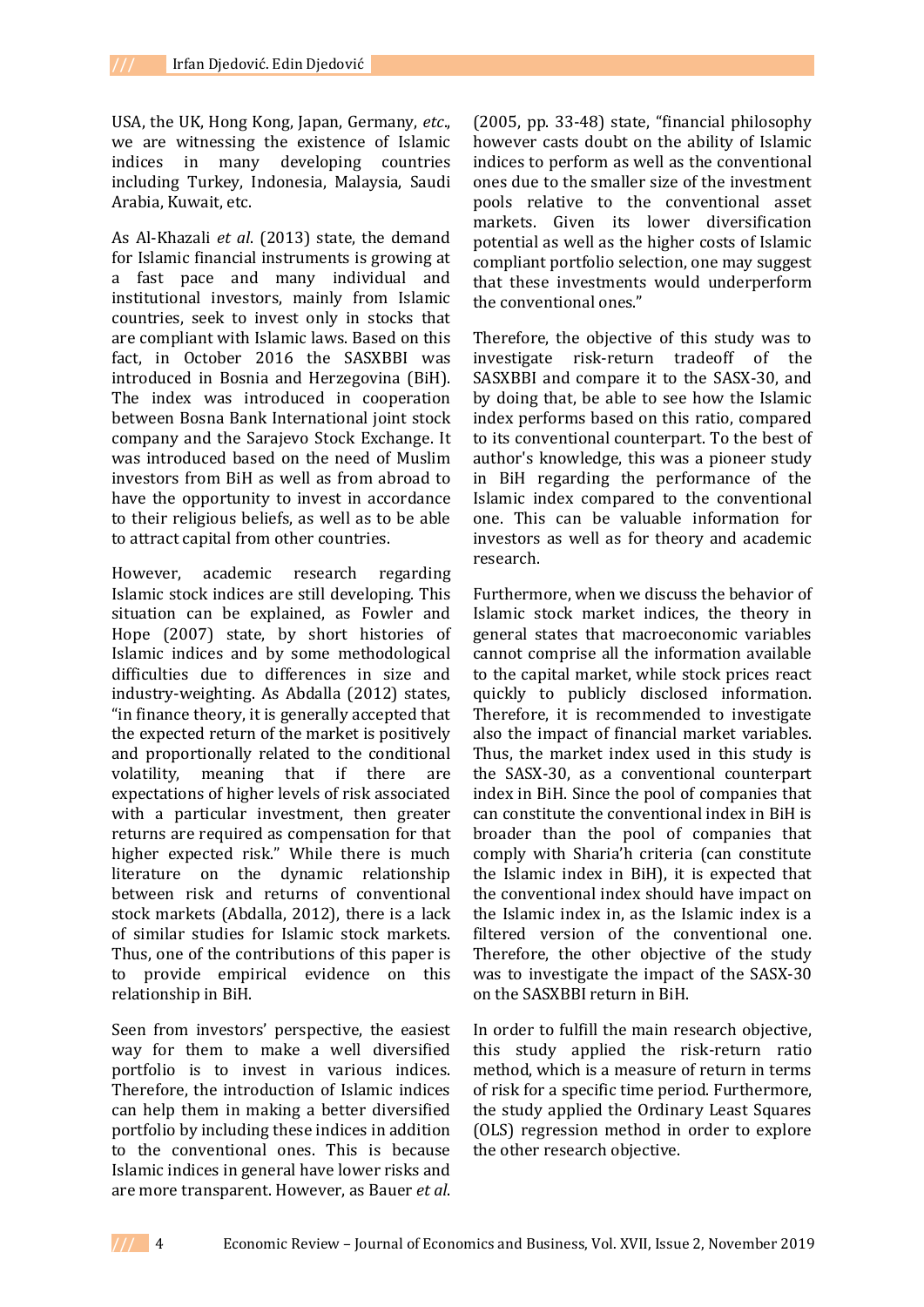Based on the objectives of the study, two research hypotheses were postulated:

H1: *Conventional stock market index has better performance (risk-reward tradeoff) than Islamic stock market index in BiH*

H2: *Conventional stock market index in BiH has an impact on Islamic stock market index return*

The results of the study suggest that conventional stock market index return has a significant positive impact on Islamic index return. Also, the results suggest that the performance of conventional index in BiH based on the risk-reward ratio method of analysis is better than Islamic index performance.

## **2. LITERATURE REVIEW**

Despite the growing interest in Islamic finance, there are not many empirical studies that investigate the performance of Islamic stock market indices. In this study we will mention several studies that deal with the performance of Islamic stock market indices.

A comparison of the risk-adjusted performance by Hussein (2004) provided empirical evidence that the FTSE Islamic Index performed as well as the FTSE All-World Index over the entire study period. Hussein and Omran (2005) examined the performance of the Dow Jones Islamic Market Index (DJIMI) and its 13 sub-indices. They used the data covering the period from 1996 to 2003. The results suggest that Islamic indices outperform their conventional counterparts in bull markets but underperform in bear markets.

Albaity and Ahmad (2008) investigated the performance of the Kuala Lumpur Syariah Index (KLSI) and the Kuala Lumpur Composite Index (KLCI). The study included the data in the period from 1999 until 2005. They did not find evidence of significant statistical differences in risk-adjusted returns between the two indices. Aka (2009) confirmed that the MSCI World Islamic Index significantly outperformed its conventional counterpart index during the period from 2004 until 2009.

Also, they he found that the key advantages of the Shari'ah indices lied in the facts that they are less volatile and are less likely to experience large market swings.

Hassan and Girard (2011) found no significant difference in the performance between Islamic and conventional indices and they also found that both groups are poorly integrated. Also, they concluded that similar reward to risk and diversification benefits exist for both sets of indices. Furthermore, the study by Al-Rifai (2012) showed that the Dow Jones Islamic indices outperformed the conventional indices during the last global financial crisis.

Hence, it can be concluded that there is no clear evidence that Islamic screened investment portfolios tend to underperform the conventional funds. Several past studies report that some Islamic indices perform as well as or even better than their counterpart conventional indices. Therefore, it is possible for religious investors to earn maximum possible returns. The argument that there is a financial penalty for being an Islamic investor is therefore debatable.

In general, it can be stated that the literature on the performance of Islamic indices is still very scarce. However, from the literature searched, it can be concluded that religious stock screens (Sharia-compliant) do not reduce financial performance in comparison to the conventional index investment around the world. Studies investigating the relationship between Islamic stock market indices and conventional indices are still rare and developing. Considering the fundamental differences between Islamic and conventional financial assets, one might argue against a potential transmission of risk or volatility across Islamic and conventional equities.

We will therefore mention several empirical studies that investigate the behavior of Islamic stock market indices and the relationship between conventional and Islamic stock market indices. Albaity and Ahmad (2008) examined the relationship between the Kuala Lumpur Sharia'ah Index (KLSI) and the Kuala Lumpur Composite Index (KLCI) in the period from 1999 until 2005. They found that the short-run causality is bi-directional between

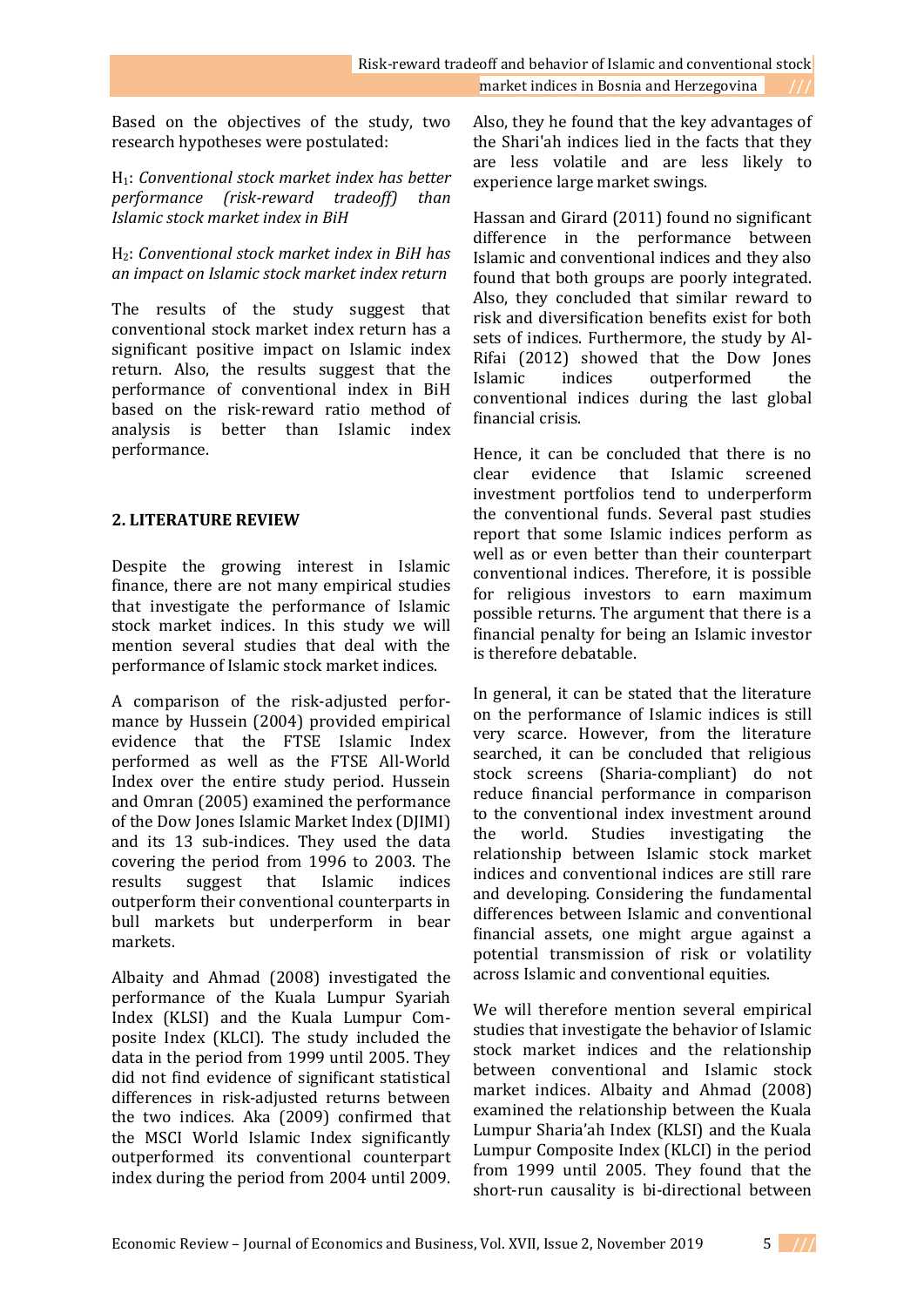the two indices. Hammoudeh et al. (2014) revealed a significant upper and lower tail dependence between the DJIMI and the major conventional markets. Bakri Abdul et al. (2014) found significant short-run bidirectional causality between the Malaysian Islamic stock market and the conventional stock market.

Nazlioglu *et al*. (2015) examined whether volatility/risk transmission exists between the Dow Jones Islamic Stock Index and three conventional stock markets for the USA, Europe, and Asia. They found that there is volatility spillover between the Islamic and the conventional indices. Bahloul, Mroua and Naifar (2017) examined the impact of conventional index return and volatility, the inflation rate and the short-term interest rate on the Islamic stock market return for the period from 2002 until 2014 (monthly data). They included ten developed and ten emerging markets. The results indicated that conventional index return has a significant impact on Islamic index return. Jebrana, Chenb and Tauni (2017) in their Pakistani study found significant long run and short run link between the Islamic and the conventional index. Furthermore, the study found asymmetric bi-directional volatility spillover between the Islamic and the conventional index. Thus, as Umar and Suleman (2017) state, the relatively sparse empirical literature which focuses on the issue of volatility spillover between Islamic and conventional indices shows mixed results.

## **3. DATA AND METHODOLOGY**

This study used daily index observations in the period from October 2016 until December 2018. The data were obtained from the Sarajevo Stock Exchange (SASE) database. The risk-reward ratio method was used to estimate the performance of the Islamic and the conventional indices in BiH. The riskreward ratio is a measure of return in terms of risk for a specific time period. This ratio is used to gauge the performance of an investment adjusted by its risk.

Since there are no official statistical data on monitoring and calculating the risk-free rate of return in BiH, we did not subtract the riskfree rate values from the expected portfolio returns, as formulated in the Sharpe ratio formula. We therefore used the following calculation process for the risk-reward ratio:

## **Equation 1.** Risk-reward ratio (tradeoff) = *Expected portfolio return / Standard deviation of portfolio return*

Before estimating the risk-reward ratio of the indices and performing the second part of the analysis (OLS regression), the arithmetic return and volatility of the indices were calculated.

The arithmetic return of the indices was estimated by subtracting the index value at time t - 1 from the index value at time t and dividing it by the index value at time t as shown in Eq. (2), where Rt is the return at time t, Pt is the index at time t, and Pt-1 is the index at time t - 1.

## **Equation 2.**  $R_t = (P_t - P_{t-1})/P_{t-1}$

The next step was the calculation of the volatility of both indices. Volatility was measured as a square of the deviations from the mean. We considered that  $\Delta y_t$  indicates the series with deviations from the means.

As it can be seen in Eq (3), the volatility of the indices was estimated as:

> **Equation 3.**  $\Delta y_t^2 = (\Delta y_t - \Delta \bar{y})^2$ where  $\Delta \bar{y} = \Sigma \Delta y_t / T$ .

## **4. EMPIRICAL ANALYSIS AND RESULTS**

This part of the study presents the graphs representing the movement of the two indices (price, return and volatility) over time. Furthermore, it brings the unit root tests for the time series used in the analysis, as well as the results of the risk-reward ratio and the OLS regression analysis.

## **4.1. Graphical representation of the variables**

In this section, we present the prices, return and volatility values of the SASX-30 and the SASXBBI in BiH, for the observed period of time.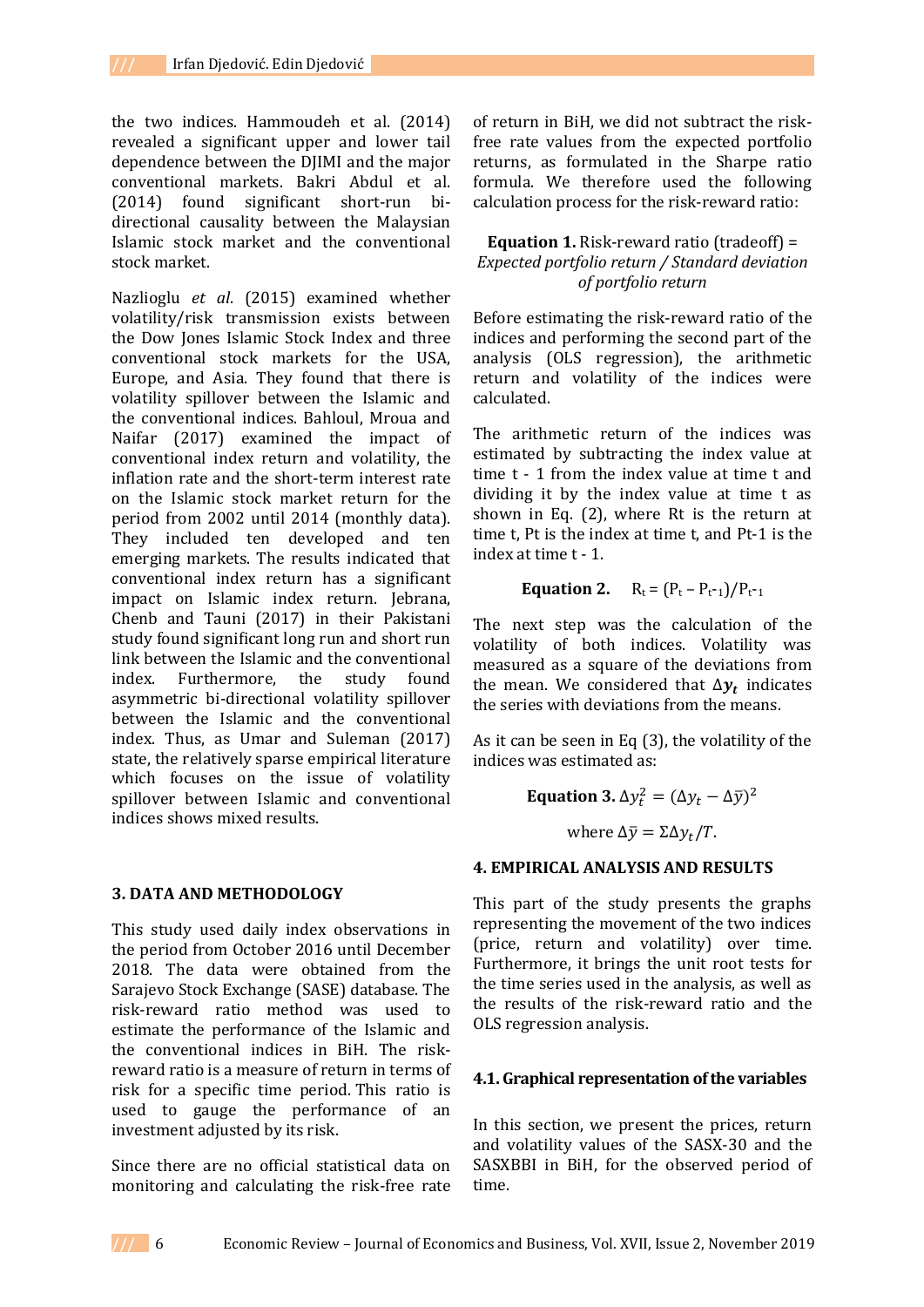Figure 4.1. presents the prices of the indices for the observed period of time. Figure 4.2. presents the return values of the indices. Furthermore, Figure 4.3. presents are the volatility values of the Islamic and the conventional indices for the observed period of time.



Figure 4.1. *Islamic and conventional index prices*



Source: Author's own work

Source: Author's own work



Figure 4.3. *Islamic and conventional index volatility*

Source: Author's own work

# **4.2. The unit root test**

From the Augmented Dickey-Fuller and the Phillips-Perron unit root test results, given in Table 4.1., we can see that the three variables used in the study are stationary at levels.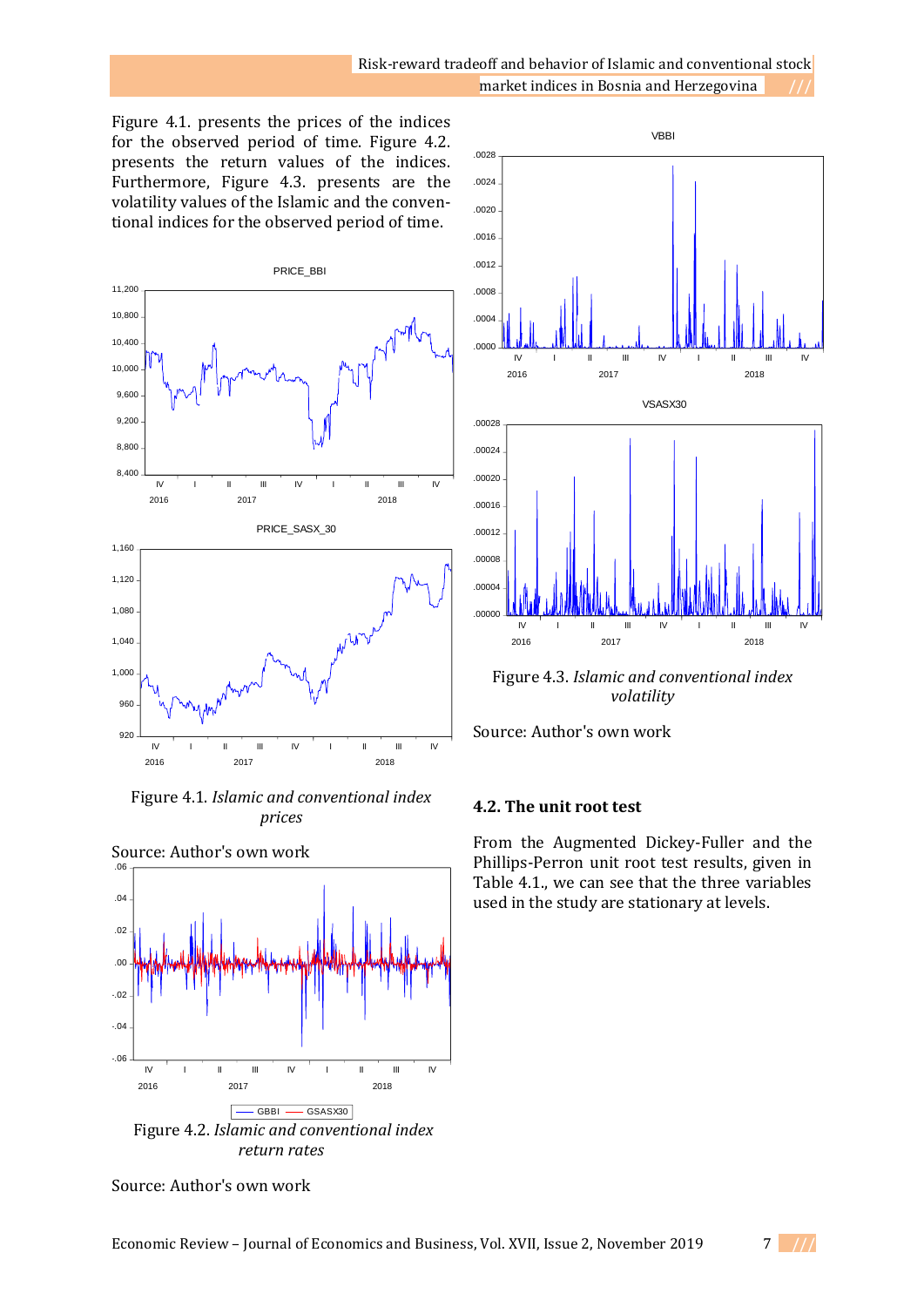| Respondents background                   | <b>ADF</b> (Test Statistics) | <b>PP</b> (Test Statistics) |  |
|------------------------------------------|------------------------------|-----------------------------|--|
| <b>Variables</b>                         | Level                        | Level                       |  |
| Islamic index return (GSASXBBI))         | $0.0000*$                    | $0.0000*$                   |  |
| Conventional index return (GSASX-30)     | $0.0000*$                    | $0.0000*$                   |  |
| Islamic index volatility (VSASXBBI)      | $0.0000*$                    | $0.0000*$                   |  |
| Conventional index volatility (VSASX-30) | $0.0000*$                    | $0.0000*$                   |  |

Table 4.1 *Results of the Unit root test for the variables*

Note: \* indicates significance at 1%

Source: Author's own work

### **4.3. The risk-reward ratio analysis**

In this section of the study the results of the risk-reward tradeoff are presented. Figure 4.4.

and Figure 4.5. show descriptive statistics results for the risk-reward ratios of the Islamic and the conventional indices. These empirical results are summarized in Table 4.2.



Source: Author's own work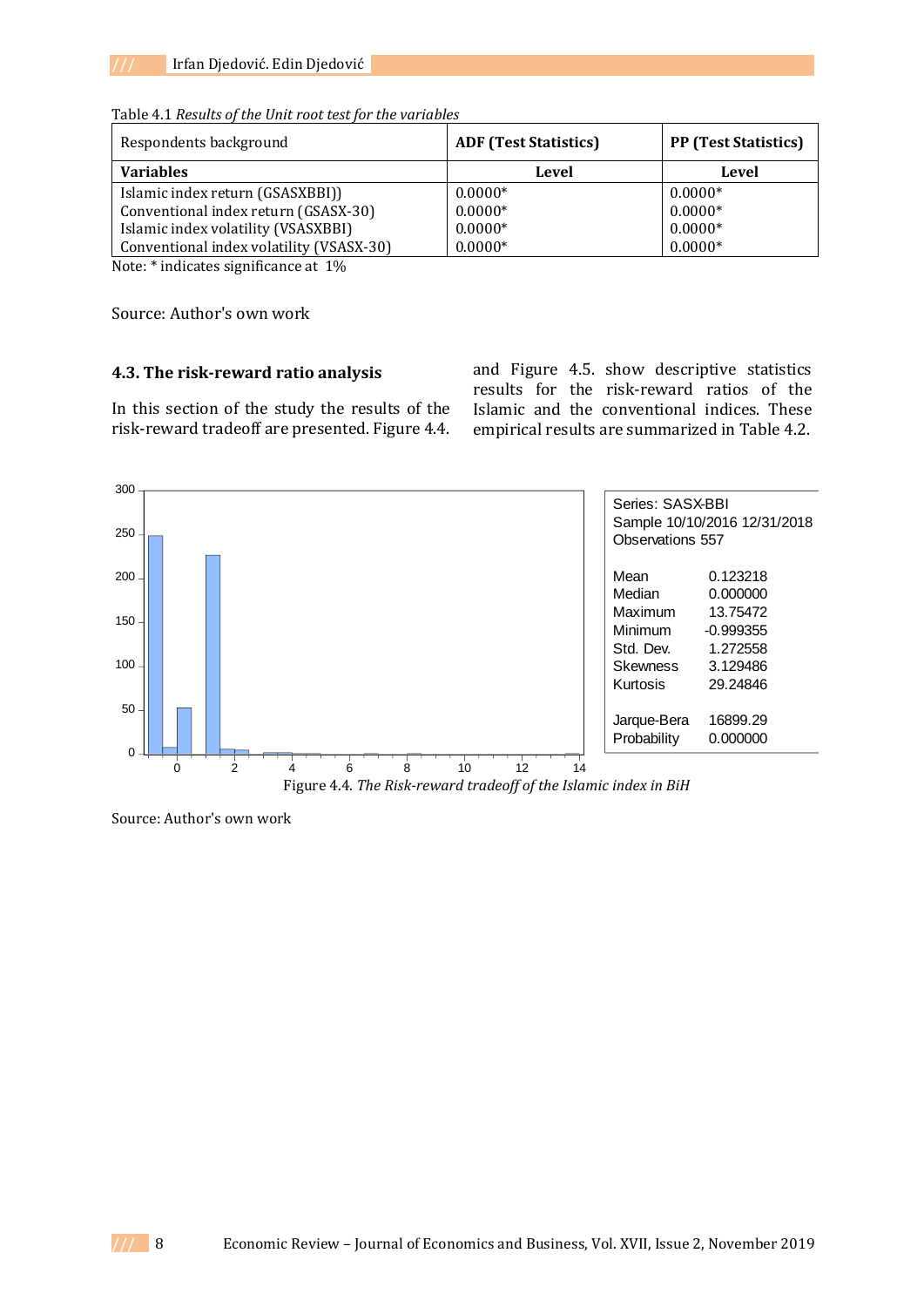| 300              |                                                                                                                                                                                                         |                 |                                                 |  |
|------------------|---------------------------------------------------------------------------------------------------------------------------------------------------------------------------------------------------------|-----------------|-------------------------------------------------|--|
|                  |                                                                                                                                                                                                         |                 | Series: SASX-30<br>Sample 10/10/2016 12/31/2018 |  |
| 250              |                                                                                                                                                                                                         |                 | <b>Observations 557</b>                         |  |
| 200              |                                                                                                                                                                                                         | Mean            | 3.816101                                        |  |
|                  |                                                                                                                                                                                                         | Median          | 0.000000                                        |  |
| $150 -$          |                                                                                                                                                                                                         | Maximum         | 752,2698                                        |  |
|                  |                                                                                                                                                                                                         | Minimum         | $-0.983233$                                     |  |
|                  |                                                                                                                                                                                                         | Std. Dev.       | 42.67803                                        |  |
| 100 <sub>1</sub> |                                                                                                                                                                                                         | <b>Skewness</b> | 15.29582                                        |  |
|                  |                                                                                                                                                                                                         | Kurtosis        | 247.6596                                        |  |
| 50               |                                                                                                                                                                                                         | Jarque-Bera     | 1410931.                                        |  |
|                  |                                                                                                                                                                                                         | Probability     | 0.000000                                        |  |
| 0                | 100<br>200<br>300<br>400<br>500<br>600<br>700                                                                                                                                                           |                 |                                                 |  |
|                  | $F_{\text{GUPO}}$ $\land$ $F_{\text{GUPO}}$ $\land$ $F_{\text{GUPO}}$ $\land$ $F_{\text{GUPO}}$ $\land$ $F_{\text{GUPO}}$ $\land$ $F_{\text{GUPO}}$ $\land$ $F_{\text{GUPO}}$ $\land$ $F_{\text{GUPO}}$ |                 |                                                 |  |
|                  |                                                                                                                                                                                                         |                 |                                                 |  |

Figure 4.5. *The Risk-reward tradeoff of the conventional index in BiH*

Source: Author's own work

The results indicate that there is a better risk return tradeoff in the conventional index (3.816) in BiH, compared to the Islamic index (0.123) in BiH. The results suggest that the conventional index has 3,816 extra return for the additional risk, while the Islamic index gives 0,123 extra return for the additional risk.

Since this ratio is used to gauge the performance of an investment adjusted by its

risk, the results suggest that the performance of investment in the SASX-30 when adjusted by its risk, is better than investment in the Islamic stock index when adjusted by its risk.

The higher the ratio, the greater the investment return relative to the amount of risk taken, and thus, the better the investment.

| Table 4.2 The risk-reward tradeoff of the Islamic and the conventional indices |  |
|--------------------------------------------------------------------------------|--|
|--------------------------------------------------------------------------------|--|

| Respondents background              | <b>Risk-reward tradeoff</b> |  |
|-------------------------------------|-----------------------------|--|
| Islamic index (SASXBBI)             | 0.123                       |  |
| <b>Conventional index (SASX-30)</b> | 3.816                       |  |

Source: Author's own work

### **4.4. OLS regression analysis results**

In this section, the results of the OLS regression analysis are presented. The return and volatility of the SASX-30, are independent variables used to investigate the impact on the return of the SASXBBI. The empirical results summarized in Table 4.3. indicate that the return of the SASX-30 has a significant positive impact on the SASXBBI return in BiH. Hence, when the SASX-30 return increases,

the SASXBBI return also increases, and vice versa. However, there is no impact of the SASX-30 volatility on the SASXBBI return in BiH. The given model satisfies serial correlation and heteroskedasticity assumptions after the variables were converted into the log values, in order to avoid serial correlation and heteroscedasticity problems (see Appendix A).

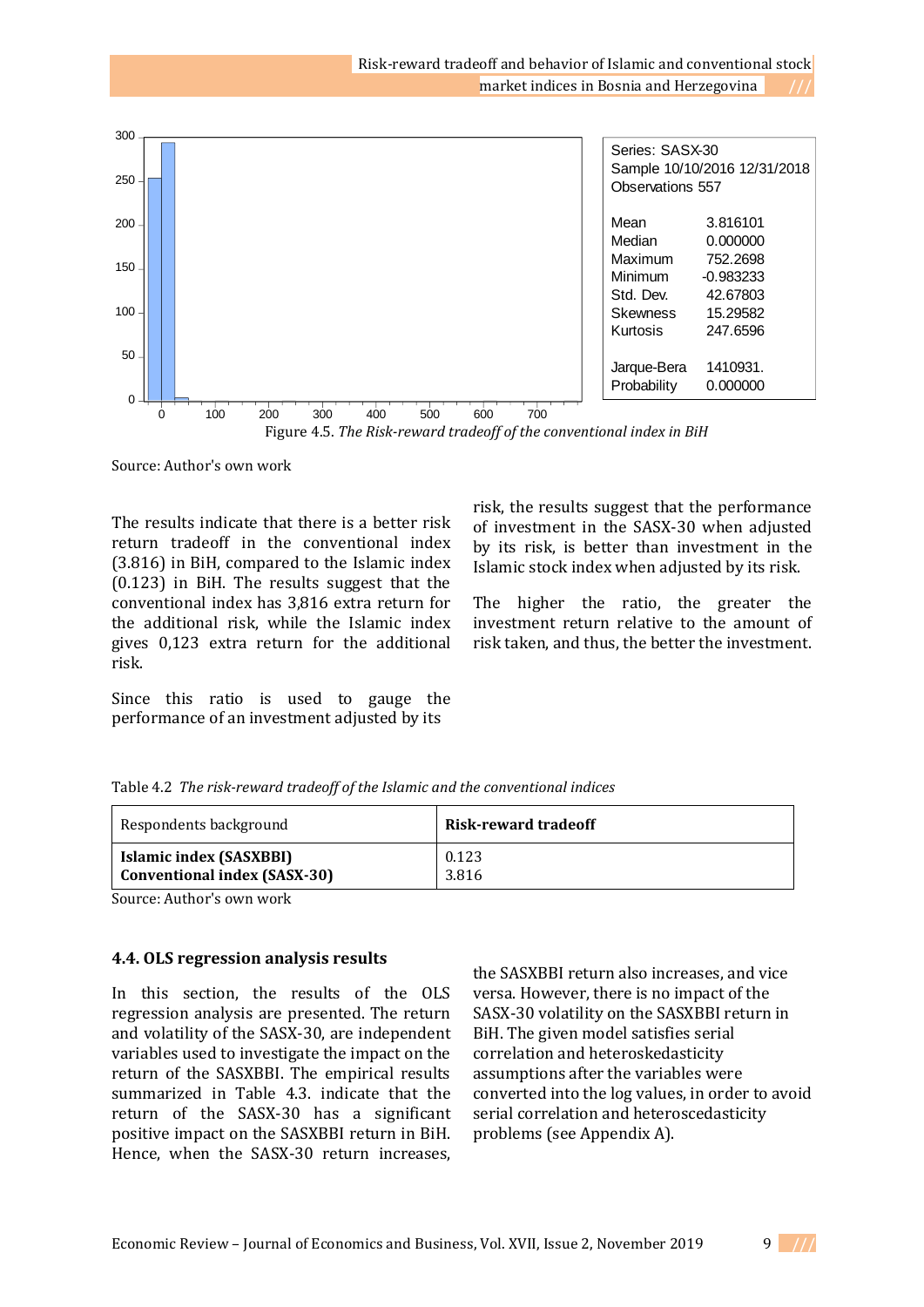| Dependent Variable: LOG(GSASXBBI)                                                                                                   |                                                                                                           |                                                                                                                                                    |                                           |                                                                                                |
|-------------------------------------------------------------------------------------------------------------------------------------|-----------------------------------------------------------------------------------------------------------|----------------------------------------------------------------------------------------------------------------------------------------------------|-------------------------------------------|------------------------------------------------------------------------------------------------|
| Method: Least Squares                                                                                                               |                                                                                                           | Included observations: 179                                                                                                                         |                                           |                                                                                                |
| <b>Variable</b>                                                                                                                     | Coefficient                                                                                               | <b>Std. Error</b>                                                                                                                                  | t-Statistic                               | Prob.                                                                                          |
| C<br>LOG(GSASX-30)<br>LOG(VSASX-30)<br>R-squared<br>Adjusted R-squared<br>S.E. of regression<br>Sum squared resid<br>Log likelihood | $-3.368.495$<br>0.543161<br>$-0.046751$<br>0.195576<br>0.186435<br>1.531.936<br>4.130.419<br>$-3.288.266$ | 0.479175<br>0.114527<br>0.045065<br>Mean dependent var<br>S.D. dependent var<br>Akaike info criterion<br>Schwarz criterion<br>Hannan-Quinn criter. | $-7.029.784$<br>4.742.664<br>$-1.037.408$ | 0.0000<br>0.0000<br>0.3010<br>$-6.341.029$<br>1.698.418<br>3.707.560<br>3.760.980<br>3.729.221 |
| F-statistic<br>Prob(F-statistic)                                                                                                    | 2.139.508<br>0.000000                                                                                     | Hannan-Quinn criter.                                                                                                                               |                                           | 1.736.908                                                                                      |

#### Table 4.3 *The results of the OLS regression analysis*

Source: Authors' own work

## **5. SIGNIFICANCE AND CONTRIBUTION OF THE STUDY**

This is one of the rare studies on the performance and behavior of the Islamic stock market index in BiH. Therefore, it can be stated that the study partially fills the gap regarding the Islamic stock market in BiH. However, more studies should be conducted in the future covering the issue of the Islamic stock market in BiH. This study contributes to the existing international literature on Islamic indices behavior and performance. Also, it provides valuable information to potential investors who can better understand the relationship between conventional and Islamic indices, and the performance of the Islamic stock market index compared to its conventional counterpart.

## **6. LIMITATIONS AND RECOMMENDATION FOR FUTURE STUDIES**

The main limitation of the study is the shortness of the time series used in the study. The main reason for this limitation is that the Islamic index in BiH was introduced in October 2016. Therefore, a relatively short period of index movement could be observed. So, in the future, new studies should observe a longer period of index movement, thus strengthening the reliability of the results. Furthermore, future studies may also observe

the potential impact of the macroeconomic variables in BiH on the Islamic index.

## **7. CONCLUSION**

This research had two main objectives. The first objective of the study was to investigate the performance of the SASXBBI compared to the SASX-30. The second objective of the study was to investigate the potential impact of the the SASX-30 return and volatility on the the SASXBBI return. In order to fulfill the objectives, the risk-reward ratio and the OLS regression methods were used. The results of the risk-reward ratio analysis indicate that the conventional stock market index in BiH has a better performance than the Islamic index in BiH. Therefore, we can confirm the first hypothesis (H1), which states that the conventional index has better performance than the Islamic index in BiH. Furthermore, the results of the OLS regression analysis indicate that conventional index return in BiH has a significant positive impact on Islamic index return. Therefore, we can also confirm the second hypothesis (H2), which states that the conventional index has impact on the Islamic index in BiH. The results suggest that when there is a higher return in the conventional index, Islamic index return will also be higher.

As Djedovic and Ergun (2018, p. 12) mention, "in a market economy, the value of a firm can be influenced both directly and indirectly.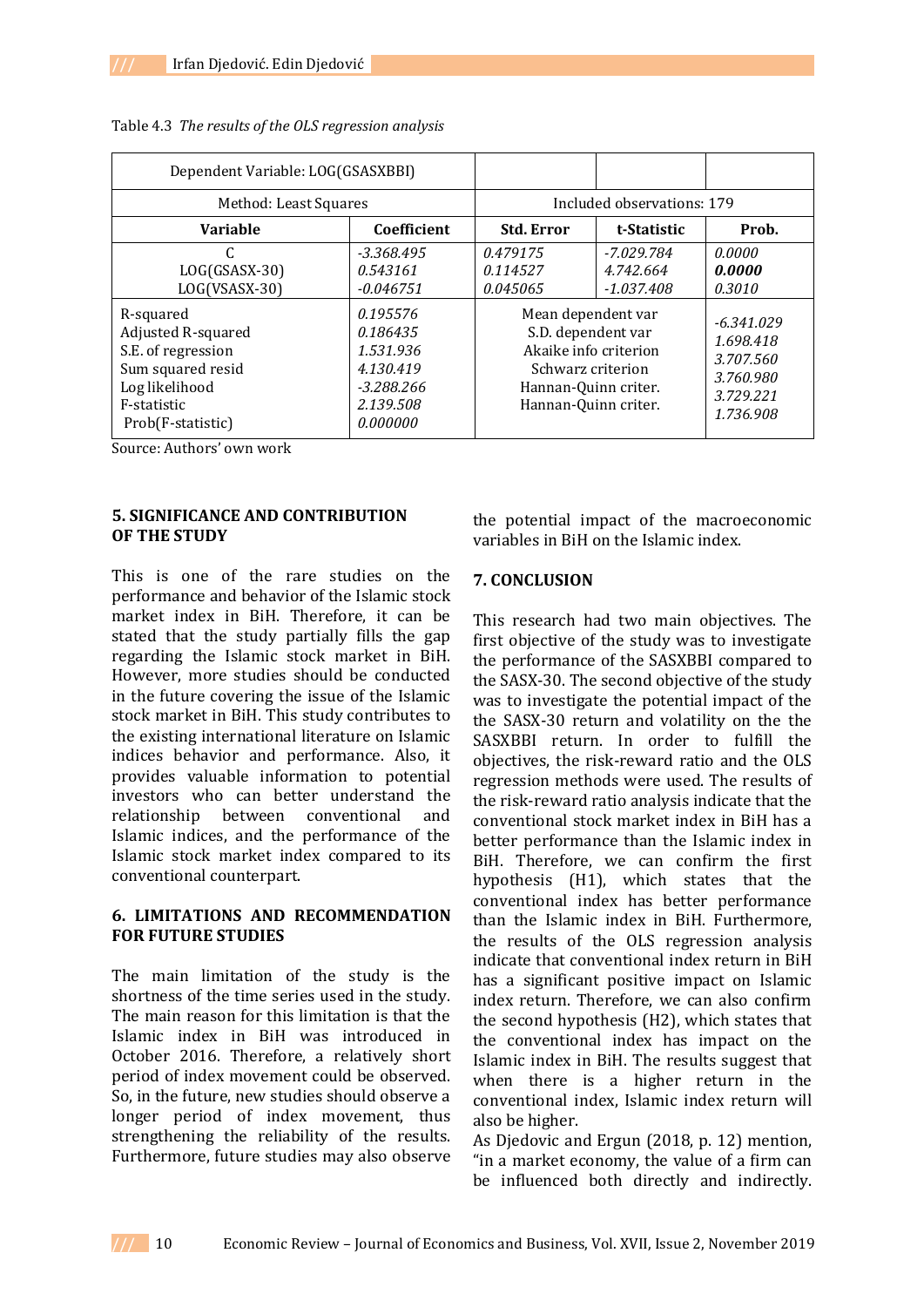Also, Islamic scholars have made some concessions on the permissible degree of the financial leverage and the level of interest income in relation to Islamic indices constituent firms. Thus, Islamic indices could be expected to be sensitive to the conventional stock index changes". However, our analysis showed that there is no significant impact of conventional index volatility on Islamic index return in BiH. Therefore, it can be stated that Islamic index return is immune to the conventional index volatility.

Our results are in line with the most of the existing literature and research, which also found a relationship between conventional and Islamic indices (Majdoub and Mansour (2014); Bakri Abdul et al. (2014); Nazlioglu et al. (2015); Kim and Sohn (2016); Bahloul, Mroua and Naifar (2017); Djedovic and Ergun (2018). Also, the results on index performance analysis are in line with those of Warrick and Yaksick (2004) and Mansor and Bhatti (2011). Warrick and Yaksick (2004) compared the performance of the Dow Jones Islamic Market Titans 100 Index, with the Dow Jones World Index. They found that the conventional index overperformed the Islamic index. Mansor and Bhatti (2011) found that the Kuala Lumpur Shari'ah Index (KLSI) marginally underperformed the Kuala Lumpur Composite Index (KLCI). However, there are several other studies that found similar performances of the conventional and Islamic indices (Natarajan and Dharani (2012); Hassan and Girard (2011)), while some of the studies found that Islamic indices outperformed the conventional ones (Aka (2009); Al-Rifai (2012)).

Based on the results of the study on the performance of indices in BiH, we can state that the Islamic index in BiH (SASXBBI) is not a very good option for potential investors, since the performance of the Islamic index is lower than the performance of the conventional index (SASX-30). Therefore, potential investors would prefer investing in the conventional stock market index, since they get more extra return for the extra risk taken, compared to the Islamic index.

Also, the results from the OLS regression analysis suggest that there is no

diversification possibility, since there is a significant positive impact of the conventional index on the Islamic index in BiH. However, another result of the study suggests that Islamic index return is immune to volatility changes of the conventional index. This means that the Islamic index is stable, which is generally in accordance to the theoretical presumptions regarding Islamic stock indices. Hence, potential investors may be interested to monitor the performance of the Islamic index when there is turmoil in the conventional stock market in BiH.

## **REFERENCES**

- 1. El Khamlichi, A., Humayun, K.S., Arouri, M., & Teulon, F. (2014). Are Islamic equity indices more efficient than their conventional counterparts? Evidence from major global index families. *The Journal of Applied Business Research*. 30(4).
- 2. Abdalla S.Z.S. (2012). The Risk-return Trade-off in Emerging Stock Markets: Evidence from Saudi Arabia and Egypt. *International Journal of Economics and Finance.* 4(6), pp. 11-21. DOI: 10.5539/ijef.v4n6p11
- 3. Aka, J. (2009). Shari'ah investing: through bull and bear markets? *SEI investments (Middle East)* [Online]. Available at: www.seic.com/enME/about/MiddleEast/ SEI-Shariah-BullAndBearMarkets.pdf [Accessed: 15 January, 2018].
- 4. Albaity, M., & Ahmad, R. (2008) Performance of Syariah and Composite Indices: Evidence from Bursa Malaysia. *Asian Academy of Management Journal of Accounting and Finance*. 4(1), pp. 23-43.
- 5. Al-Khazali, O., Lean, H.H., & Samet, A. (2013). Do Islamic stock indexes outperform conventional stock indexes? A stochastic dominance approach. *Pacific-Basin Finance Journal.* 28, pp. 29-46.
- 6. Al-Rifai, T. (2012). Why have Shari'ah compliant indexes outperformed conventional indexes since the crisis? *Business Islamica*. [Online]. Available at: http://businessislamica.com/2012/05/02 /why-have-shariah-compliant-indexesoutperformed-conventional-indexes-since-the-crisis/ [Accessed: 15 January, 2018].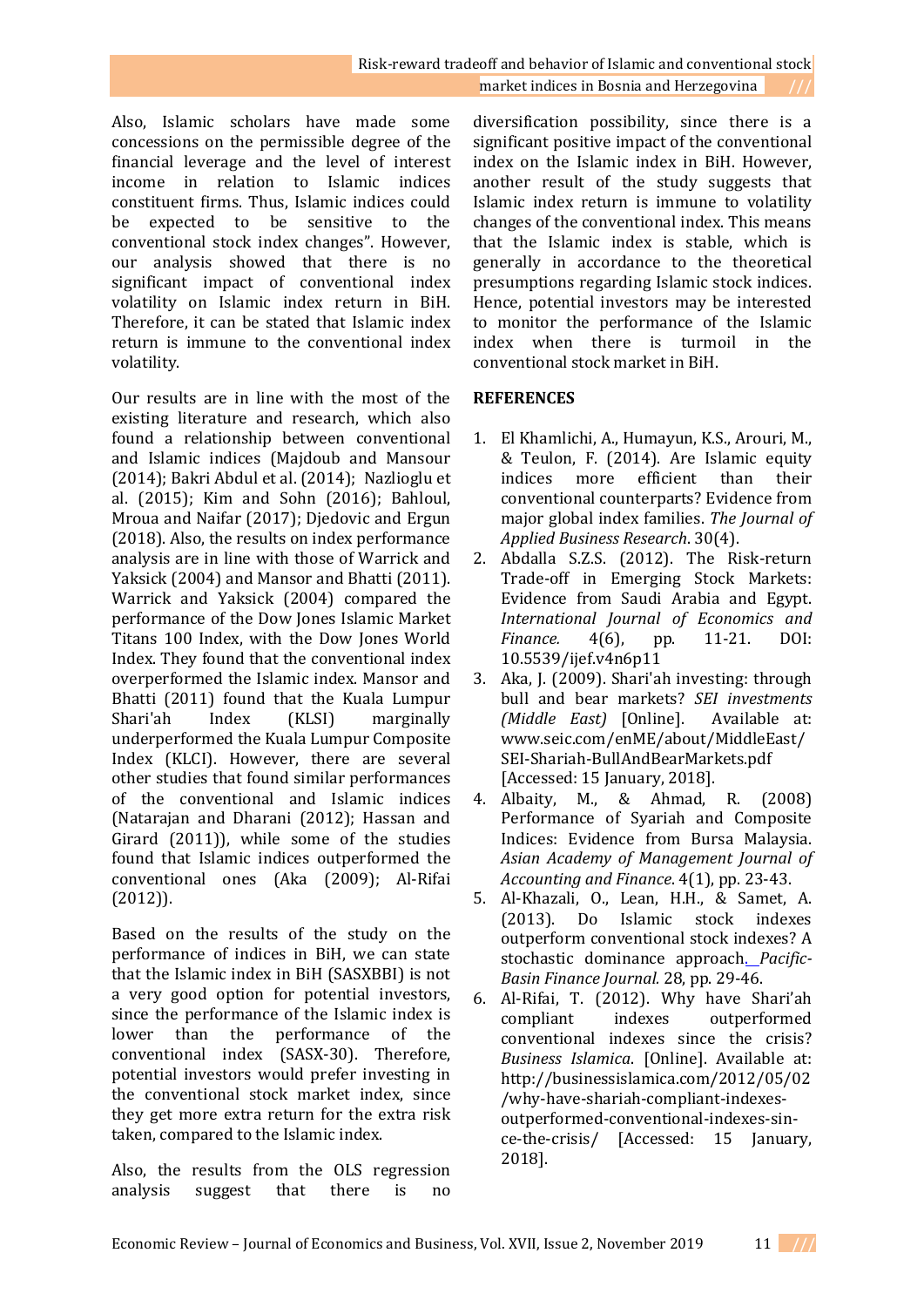- 7. Bahloul, S., Mroua, M., & Naifar, N. (2017). The impact of macroeconomic and conventional stock market variables on Islamic index returns under regime switching. *Borsa Istanbul Review.* 17(1), pp. 62-74.
- 8. Bakri Abdul, K, Ernaflovia, D., & Muhd Hafiz Mohd, S. (2014). Islamic stock market versus conventional stock market. *International Journal of Economics, Commerce and Management*, 2(1), pp. 1-9.
- 9. Bauer, R., Koedijk, K. and Otten, R. (2005). International evidence on ethical mutual fund performance and investment style. *Journal of Banking and Finance,* 29, pp. 1751–1767.

doi:10.1016/j.jbankfin.2004.06.035

- 10. Dharani, M., & Natarajan, P. (2011). [Equanimity of risk and return relationship](javascript:void(0))  [between Shariah index and general index](javascript:void(0))  [in India.](javascript:void(0)) *Journal of Economics and Behavioral Studies*. 2(5), pp. 213-222.
- 11. Djedovic, I., & Ergun, U. (2018). Modelling volatility spillover between conventional and Islamic stock index in the United Kingdom. *Journal of Management, Economics, and Industrial Organization*. 2(3), pp. 1-17.
- 12. Fowler, S. J., & Hope, C. (2007). A critical review of sustainable business indices and their impact. *Journal of Business Ethics*, 76(3), pp. 243-252.
- 13. Hammoudeh, S., Mensi, W., Reboredo, J.C., & Nguyen, D.K. (2014). Dynamic dependence of the global Islamic equity index with global conventional equity market indices and risk factors. *Pacific-Basin Finance Journal.* 30, pp. 189- 206.
- 14. Hassan, K.M., & Girard E. (2011). Faithbased ethical investing: The case of Dow Jones Islamic indexes. *Working paper, Networks Financial Institute*, Indiana State University
- 15. Hussein, A.K. (2004). Ethical investment: empirical evidence from FTSE Islamic index. *Journal of Islamic Economics*. 12(1), pp. 21-40.
- 16. Hussein, K. & Omran, M. (2005). Ethical investment revisited: evidence from Dow Jones Islamic indexes. *Journal Investment*. 14(3), pp. 105-126. DOI: https://doi.org/ 10.3905/joi.2005.580557
- 17. Jebran, K., Chen, S., & Tauni, M.Z. (2017). Islamic and conventional equity index comovement and volatility transmission: Evidence from Pakistan. *Future Business Journal.* 3, pp. 98-106.
- 18. Kim, H.B., & Sohn, T. (2016). Volatility Transmission between Conventional Finance and Islamic Finance in Stock Markets. *The Macrotheme Review.* 5(4), pp. 1-12.
- 19. Majdoub, J., & Mansour, W. (2014). Islamic equity market integration and volatility spillover between emerging and US stock markets. *The North American Journal of Economics and Finance*. 29, pp. 452–470.
- 20. Mansor, F., & Bhatti, M. I. (2011). Risk and Return Analysis on Performance of the Islamic mutual funds: Evidence from Malaysia. *Global Economy and Finance Journal*. 4(1), pp. 19-31.
- 21. Nazlioglu, S., Hammoudeh, S., & Gupta, R. (2015). Volatility transmission between Islamic and conventional equity markets: Evidence from causality-in-variance test. *Applied Economics*. 47(46), pp. 4996– 5011.
- 22. Umar, Z., & Suleman, T. (2017). [Asymmetric Return and Volatility](javascript:void(0))  [Transmission in Conventional and Islamic](javascript:void(0))  [Equities.](javascript:void(0)) *Risks*. 5(2), pp. 1-18. DOI: https://doi.org/10.3390/risks5020022
- 23. Warrick, A., & Yaksick R. (2004). *Developing a Global Islamic Index Fund with Minimum Tracking Error to a Broad Market Index*. Mystic, Connecticut: Eastern Finance Association Annual Meeting.
- 24. Sarajevo Stock Exchange, http://www.sase.ba/v1/Tr%C5%BEi%C5 %A1te/Op%C4%87e-Informacije/Indexi-SASE, Accessed 23 Jan. 2019.
- 25. World Bank (2018). Islamic Finance Assets Seen at \$3.8tn by 2022. *Islamic Finance Bulletin.* The World Bank Group, 31. Available at: https://tkbb.org.tr/Documents/Yonetme-likler/World\_Bank\_Islamic Finance Bulletin%20Issue 31 Jan% 202018.pdf, [Accessed: 20 November, 2018].

**///** 12 Economic Review – Journal of Economics and Business, Vol. XVII, Issue 2, November 2019